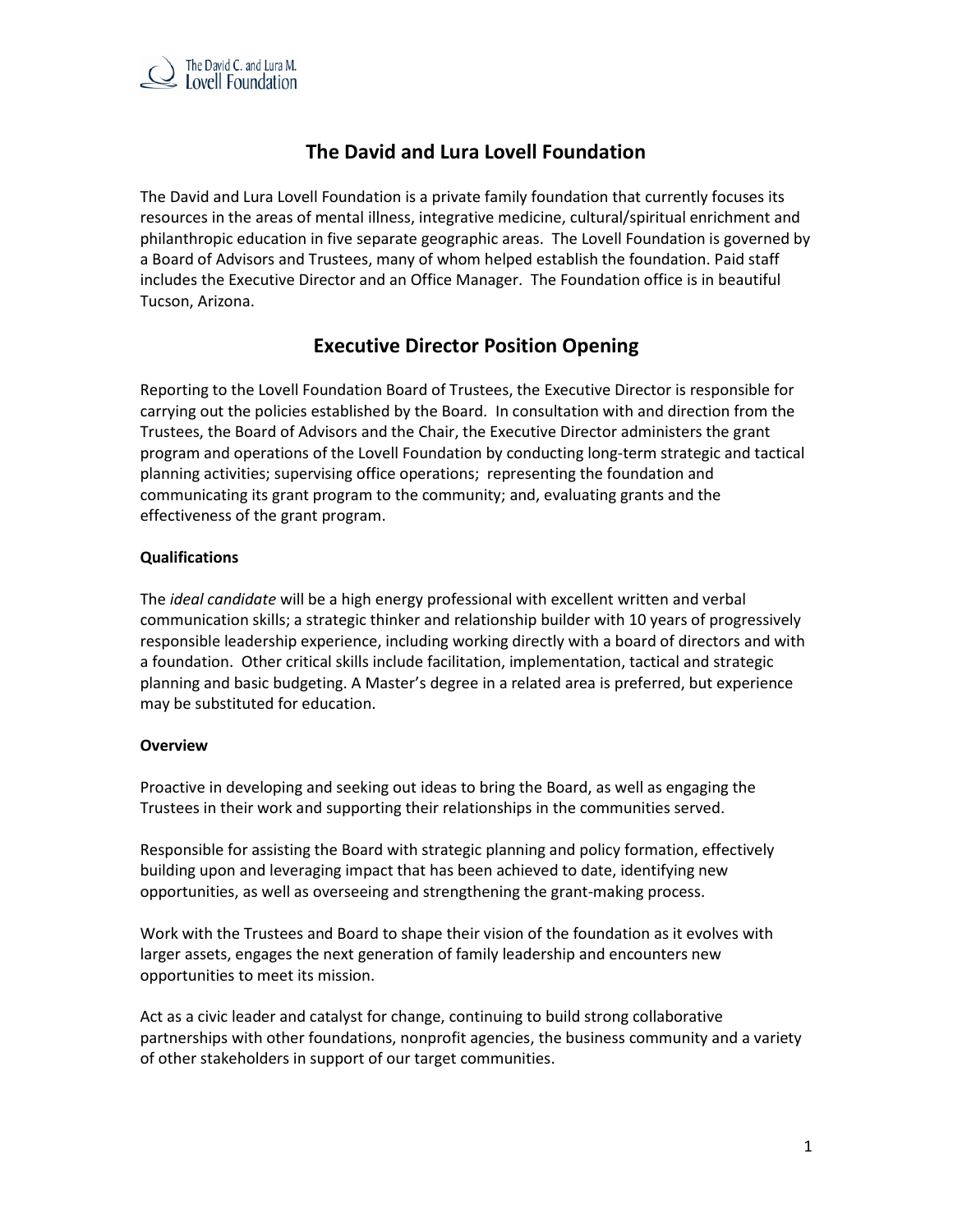

#### **Key Responsibilities**

#### *Strategic Vision and Direction*

- Act as the Foundation's point of contact both within the community and with the Foundation's Trustees, Board of Advisors and next generation family members with a clear sense of the purpose, values and vision of the Foundation;
- Lead the Trustees in multi-year strategic planning and policy formation and provide leadership in developing new programs based on Board identified priorities;
- Develop and maintain solid, collaborative working relations with the Board and its individual members and provide them with the information and guidance necessary to make informed decisions;
- Plan for future board leadership, including the development of guidelines and support for succession to cultivate and inspire next generation members in their increased Foundation participation;
- In concert with the Chair, engage the Trustees in their governance role by opening communication about opportunities, strategic choices and progress toward goals;
- Assist the Board and Trustees in a review of their performance and help affect necessary changes in its composition, organization and responsibilities to improve its performance.

#### *Community Engagement and High Impact Grant Making*

- Act as the Foundation's spokesperson in the community by developing relationships with organizations providing services in the Foundation's funding areas, including meetings, site visits and public speaking;
- Support and work with community stakeholders, such as nonprofit organizations, other foundations, businesses, government and community leaders to strive for collective impact, shared investing and the use of best practices;
- Serve on other organizations' committees and boards as approved by the Board where such service will also benefit the operations of the Foundation.
- Attend meetings of the appropriate local and regional grantmaking organizations, as well as educational conferences/seminars sponsored by these agencies.
- Assess and seek to strengthen the grantmaking process, moving toward a more focused and proactive approach, including more robust program evaluation.
- Oversee the grantmaking process to ensure timely response to all requests, follow through with prospective grantees, review compliance and evaluation of all boardapproved grants;
- Develop all print materials related to the grantmaking process, partner and Board communications and community collaborations.